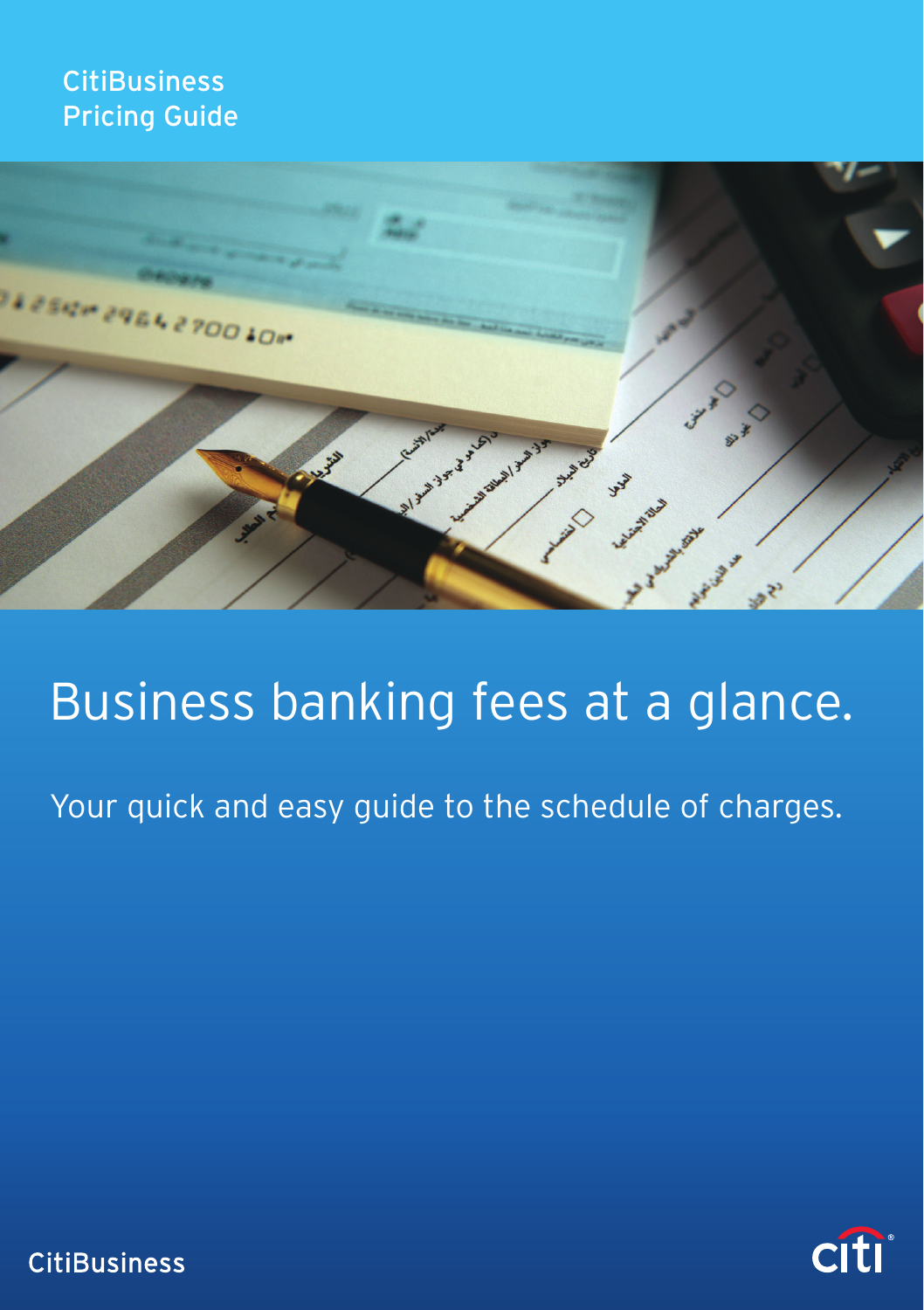| <b>DEPOSIT ACCOUNTS</b>                                                                                                                                                                                          |            |                                                  |
|------------------------------------------------------------------------------------------------------------------------------------------------------------------------------------------------------------------|------------|--------------------------------------------------|
| <b>Checking Account</b>                                                                                                                                                                                          | <b>SGD</b> | S\$100,000                                       |
| Minimum Initial Deposit                                                                                                                                                                                          | <b>USD</b> | S\$ 100,000 equivalent                           |
| <b>Fixed Deposit</b>                                                                                                                                                                                             | <b>SGD</b> | S\$ 50,000                                       |
| Minimum Deposit                                                                                                                                                                                                  | <b>USD</b> | S\$ 50,000 equivalent                            |
| <b>ACCOUNT SERVICE FEE</b>                                                                                                                                                                                       |            |                                                  |
|                                                                                                                                                                                                                  |            |                                                  |
| Account Service Fee<br>(Total Relationship Balance falls below<br>S\$ 50,000 or equivalent)                                                                                                                      |            | S\$100 per month                                 |
| Account Closure Fee<br>(within 6 months of account opening)                                                                                                                                                      |            | S\$100                                           |
| Account Opening Fee:<br>- Offshore incorporated company (not including<br>legal fee)<br>- Offshore incorporated branch office in<br>Singapore or Singapore-registered company<br>with foreign ownership          |            | US\$5,000 or its equivalent in other<br>currency |
| <b>Account Servicing Fee:</b><br>- Offshore incorporated company (not including<br>legal fee)<br>- Offshore incorporated branch office in<br>Singapore or Singapore-registered company<br>with foreign ownership |            | US\$5,000 or its equivalent in other<br>currency |
| Dormant Account* Re-activation Fee                                                                                                                                                                               |            | S\$ 200 per activation                           |
| Temporary Overdraft Fee                                                                                                                                                                                          |            | Prevailing prime lending rate + 5%               |
|                                                                                                                                                                                                                  |            |                                                  |

\* Dormant Account refers to account that has been inactive for 12 months or more.

| <b>OTHER ACCOUNT SERVICE FEES</b> |                                                                                                          |
|-----------------------------------|----------------------------------------------------------------------------------------------------------|
| Reference Letter                  | S\$ 50                                                                                                   |
| <b>Audit Confirmation</b>         | S\$ 50 per copy                                                                                          |
| Retrieval of MT Messages          | S\$10                                                                                                    |
| <b>Statement Retrieval</b>        | Previous month - No charge<br>2 months to 5 years - S\$ 50 per copy<br>Beyond 5 years - S\$ 100 per copy |
| Postage (Documents)               | As per courier charges                                                                                   |
|                                   |                                                                                                          |
|                                   |                                                                                                          |

| PROCESSING FEE RELATED TO PERSONAL DATA ACCESS REQUEST          |                                     |  |
|-----------------------------------------------------------------|-------------------------------------|--|
| Access request for information about your<br>personal data only | S\$10 per request                   |  |
| Other access requests about your personal<br>data               | To be advised on case-by-case basis |  |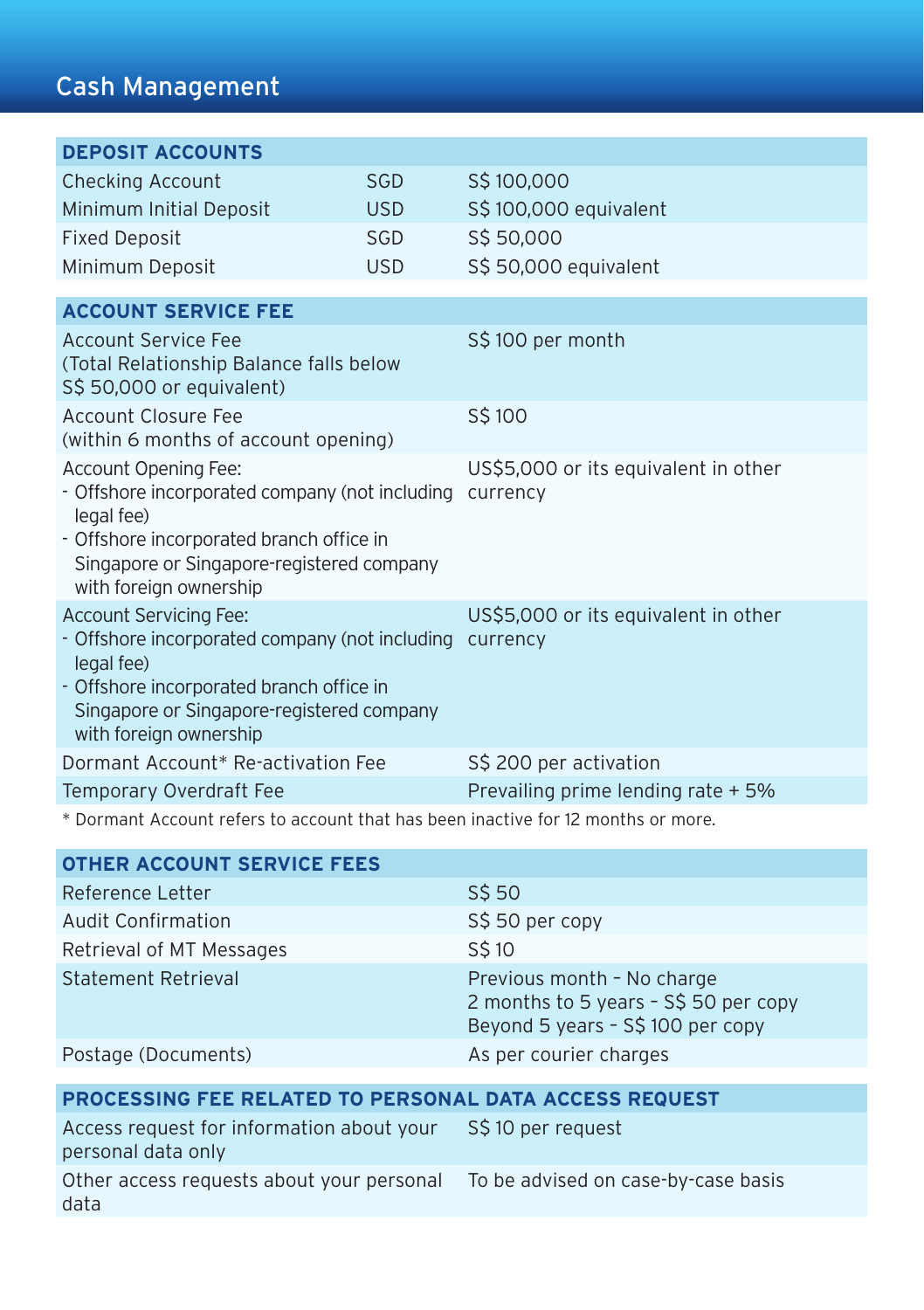### **CROSS BORDER REMITTANCES**

Cross Border Funds Transfer (Telegraphic Transfer) Manual – Involving Forex 1/8% commission (min. S\$ 20) plus cable S\$ 20 – Not involving Forex 1/8% commission (min. S\$ 20) plus 1/4% commission in lieu of exchange (min. S\$ 20) plus cable S\$ 20 Online Banking – Involving Forex 1/8% commission (min. S\$ 20) plus cable S\$ 20 – Not involving Forex 1/8% commission (min. S\$ 20) plus 1/8% commission in lieu of exchange (min. S\$ 20) plus cable S\$ 20 Stop Payment Stop Payment Stop Payment Stop Payment Stop Payment Stop Payment Stop Payment Stop Payment Stop Payment Stop Payment Stop Payment Stop Payment Stop Payment Stop Payment Stop Payment Stop Payment Stop Payment S cable costs where applicable Fees imposed by Correspondent Banks are not reflected above. Demand Draft – Involving Forex 1/8% commission (min. S\$ 20) – Not involving Forex 1/8% commission (min. S\$ 20) plus 1/4% commission in lieu of exchange (min. S\$ 20) Cancellation of Draft S\$ 30 plus cable S\$ 20 Investigation **Tracer**  Stop Payment Document Retrieval S\$ 30 S\$ 30 S\$ 50 per document, beyond 5 years S\$ 100 per document **STANDING INSTRUCTION**

| Telegraphic Transfer                     |                        |
|------------------------------------------|------------------------|
| Application                              | S\$10 per application  |
| Amendment                                | S\$10 per amendment    |
| Rejected items due to insufficient funds | S\$ 30 per transaction |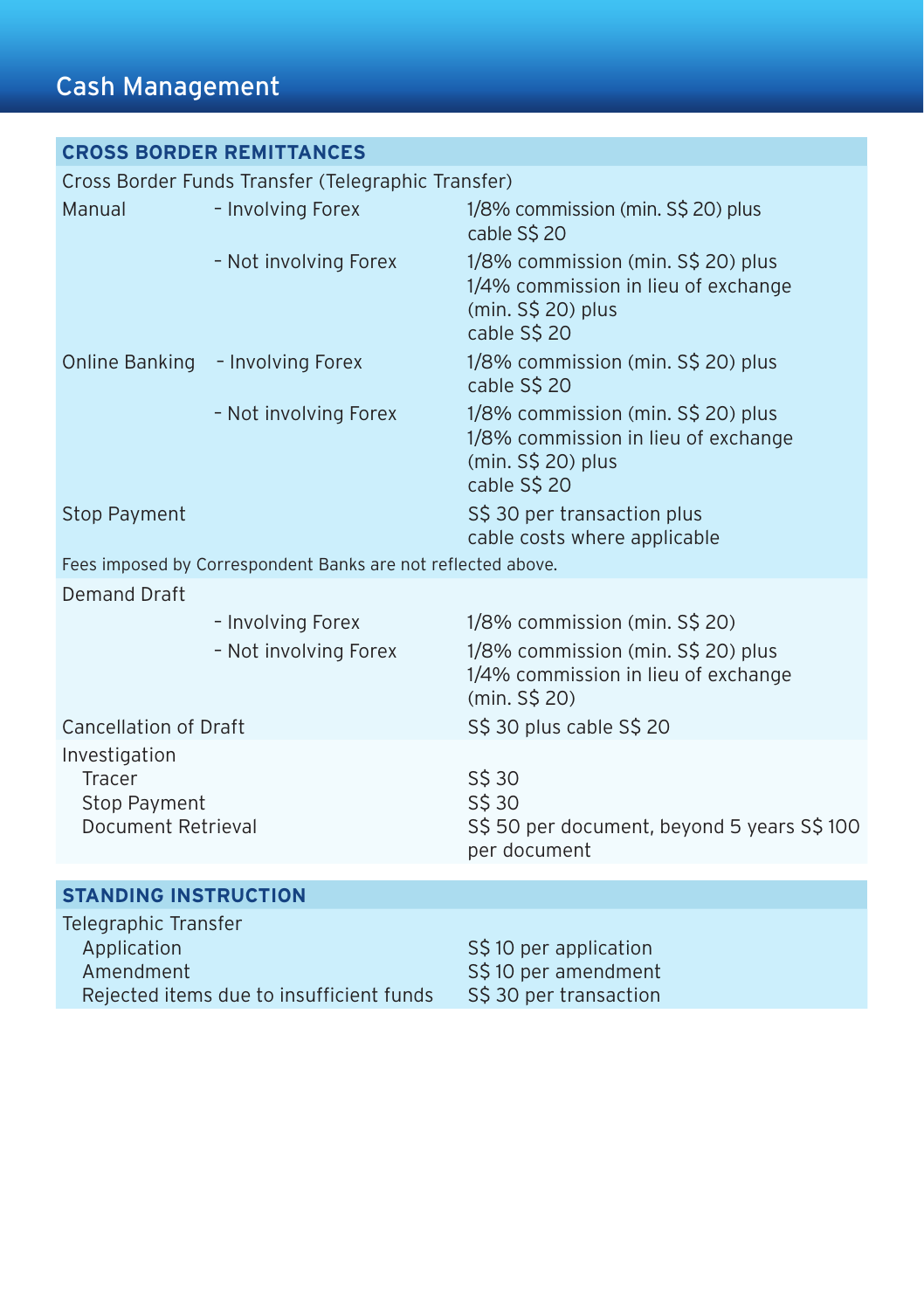### **LOCAL TRANSACTIONS**

| Local Electronic Funds Transfer (MEPS)                                                                                                                                     | S\$ 20 per transaction                                                                                                                            |
|----------------------------------------------------------------------------------------------------------------------------------------------------------------------------|---------------------------------------------------------------------------------------------------------------------------------------------------|
| FAST (Fast and Secure Transfers) via online                                                                                                                                | S\$ 0.40 per transaction                                                                                                                          |
| GIRO<br>GIRO (2 to 3 business days)<br>Returned GIRO<br><b>GIRO Payroll/Collection Service</b><br>Account Handling Fee for e-payroll<br>submission with insufficient funds | No charge<br>S\$10 per transaction<br>S\$ 0.50 per transaction (min. S\$ 50 per file)<br>S\$ 50                                                   |
| Cashier's Order - SGD<br>- USD - Involving Forex<br>- Not involving Forex                                                                                                  | S\$ 20 per cheque<br>1/8% commission (min. S\$ 20)<br>1/8% commission (min. S\$ 20) plus<br>1/4% commission in lieu of exchange<br>$(min. S\$ 10) |

| FOREIGN CURRENCY NOTES (FCY) DEPOSIT AND WITHDRAWAL <sup>+</sup> |                        |                                 |
|------------------------------------------------------------------|------------------------|---------------------------------|
|                                                                  | <b>Involving Forex</b> | Not involving Forex             |
| <b>USD</b>                                                       | No commission fees     | 1% commission (min. USD 100)    |
| <b>GBP</b>                                                       | No commission fees     | 1% commission (min. GBP 100)    |
| <b>EUR</b>                                                       | No commission fees     | 1% commission (min. EUR 100)    |
| <b>AUD</b>                                                       | No commission fees     | 1% commission (min. AUD 300)    |
| <b>NZD</b>                                                       | No commission fees     | 1% commission (min. NZD 550)    |
| <b>JPY</b>                                                       | No commission fees     | 1% commission (min. JPY 12,000) |

+ Deposit and withdrawal services of foreign currency notes are available at Capital Square and Jurong East only. A transport fee of US\$ 181 will be charged for foreign currency deposit and withdrawal services at other branches, with one (1) business day notice required.

#### **Note:**

FCY cash withdrawals are subject to availability of currency. Where the requested foreign currency is not readily available, Citibank reserves the right to impose additional charges to offset any cost incurred by Citibank in obtaining such foreign currency.

Citibank deals with AUD, EUR, GBP, HKD, JPY& USD cash notes only.

### **COIN DEPOSIT & EXCHANGE**

| S\$ 5 per denomination                     |
|--------------------------------------------|
| S\$10 per denomination                     |
|                                            |
| S\$ 3 per denomination                     |
| S\$10 per denomination                     |
| For every S\$ 500, S\$ 10 per denomination |
|                                            |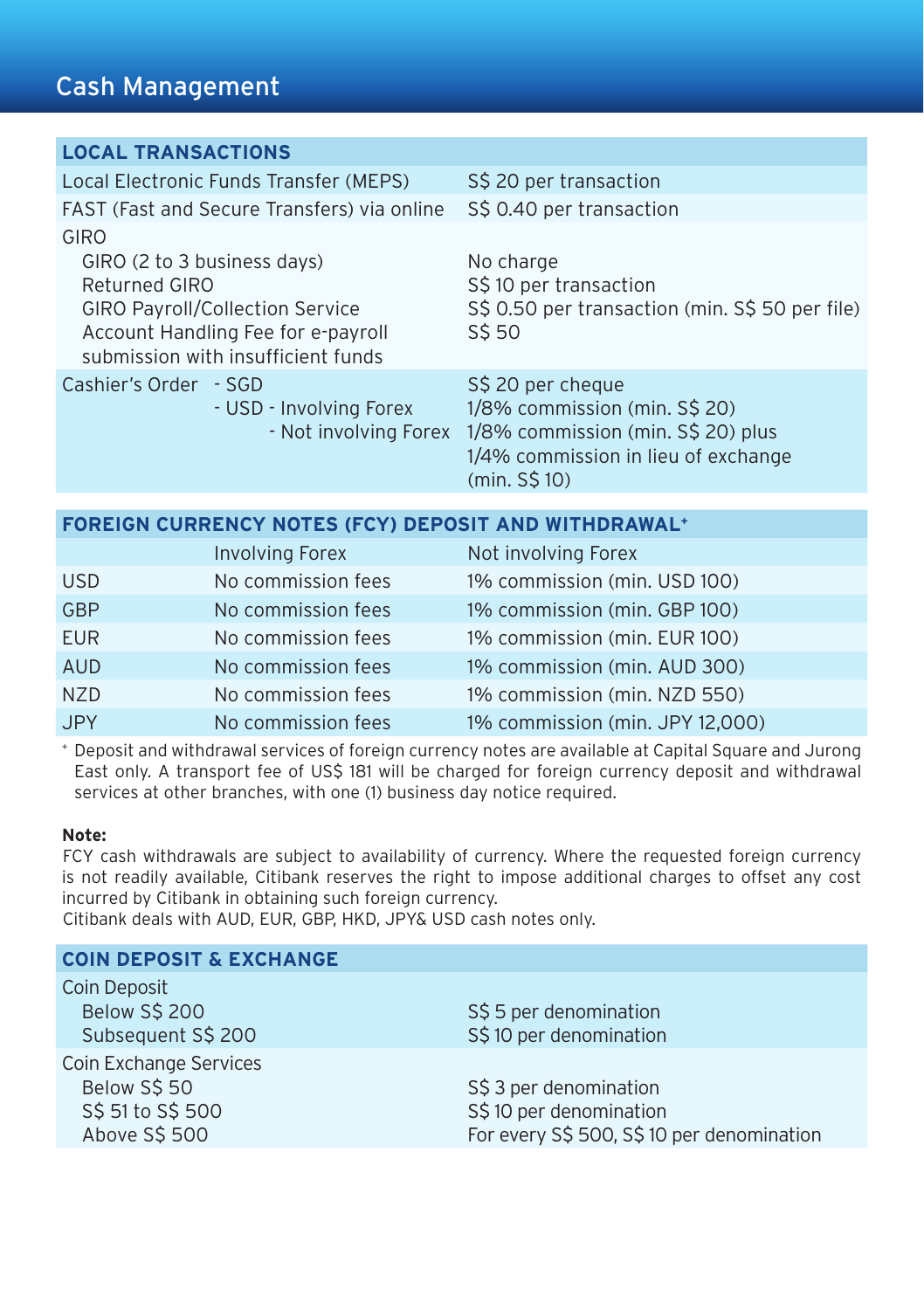| <b>CHEQUE CHARGES</b>                                                                                                                                                                                                                                                       |                          |                                                                                                                          |
|-----------------------------------------------------------------------------------------------------------------------------------------------------------------------------------------------------------------------------------------------------------------------------|--------------------------|--------------------------------------------------------------------------------------------------------------------------|
| Cheque deposit<br>SGD Cheque drawn on local bank<br>USD Cheque drawn on local bank<br>Other foreign currency cheque drawn<br>on local bank<br>Foreign currency cheque drawn on<br>banks located out of Singapore<br>Foreign currency cheque sent for<br>overseas collection |                          | No charge<br>US\$ 5 per cheque<br>S\$ 30 per cheque<br>S\$ 30 per cheque<br>US\$ 100 per cheque plus postage and cable   |
| Cheque Book Replenishment                                                                                                                                                                                                                                                   |                          | No charge                                                                                                                |
| Inward Returned Cheque                                                                                                                                                                                                                                                      |                          | No charge                                                                                                                |
| Mark Cheque                                                                                                                                                                                                                                                                 |                          | S\$100 per cheque                                                                                                        |
| Outward Returned Cheque                                                                                                                                                                                                                                                     | SGD                      | S\$ 50 per cheque                                                                                                        |
|                                                                                                                                                                                                                                                                             | USD/FCY                  | US\$ 50 per cheque                                                                                                       |
| Stop Cheque                                                                                                                                                                                                                                                                 | SGD                      | S\$ 30 per cheque                                                                                                        |
|                                                                                                                                                                                                                                                                             | <b>USD</b>               | US\$ 30 per cheque                                                                                                       |
| Loss of Cheque Book                                                                                                                                                                                                                                                         | <b>SGD</b><br><b>USD</b> | S\$ 30 per cheque book<br>US\$ 30 per cheque book                                                                        |
| Cheque Retrieval                                                                                                                                                                                                                                                            |                          | S\$ 50 per cheque<br>Beyond 5 years S\$ 100 per cheque                                                                   |
| Traveller's Cheque Encashment<br>Citicorp<br>Others including AMEX Traveller's<br>Cheque with Citibank Private Label<br>- Involving Forex<br>- Not involving Forex                                                                                                          |                          | No charge<br>S\$ 20 per transaction<br>S\$ 20 per transaction plus<br>1% commission in lieu of exchange<br>(min. S\$ 30) |
|                                                                                                                                                                                                                                                                             |                          |                                                                                                                          |
| <b>ONLINE BANKING SERVICES</b>                                                                                                                                                                                                                                              |                          |                                                                                                                          |
| <b>Online Banking Setup</b>                                                                                                                                                                                                                                                 |                          | No charge                                                                                                                |
| Regenerate Online Banking PIN                                                                                                                                                                                                                                               |                          | S\$ 20                                                                                                                   |
| Replacement of OSD Token                                                                                                                                                                                                                                                    |                          | S\$ 30                                                                                                                   |

This pricing information guide is not intended to provide exhaustive information. You should refer to the Citibank Singapore Global Consumer Banking Terms and Conditions and terms and conditions applicable to relevant products and services for the full terms and conditions.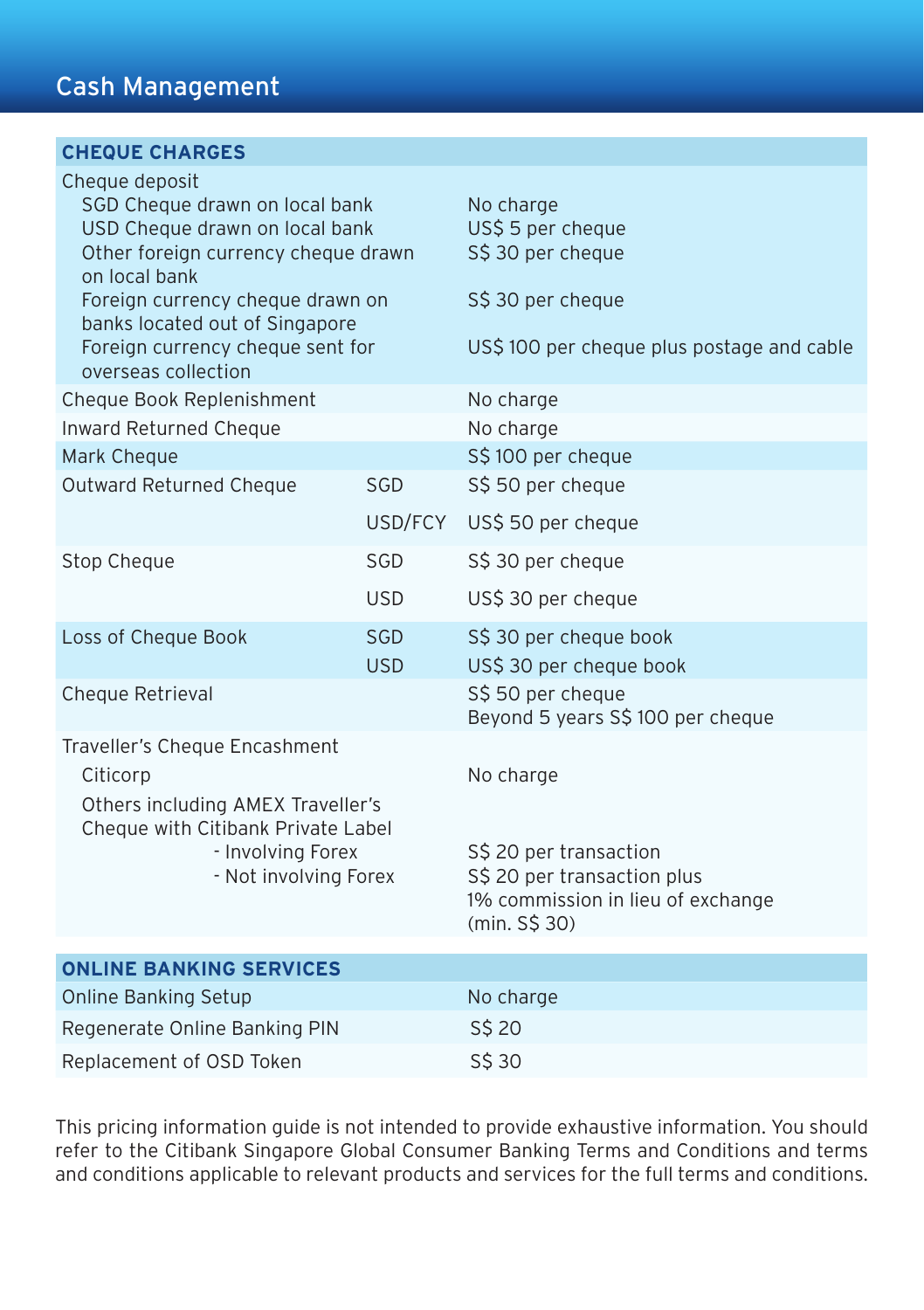# **Trade**

| <b>BANKER'S GUARANTEE</b>                                                                            |                                                                                                    |
|------------------------------------------------------------------------------------------------------|----------------------------------------------------------------------------------------------------|
| Local Banker's Guarantee/Standby Letter<br>of Credit (including conditional claim<br>period, if any) | 1% per annum (min. S\$ 100) for tenor <1 year<br>Interest by quotation for tenor > 1 year          |
| Amendment<br>Amount                                                                                  | 1% per annum (min. S\$ 100) for tenor <1 year<br>1.5% per annum (min. S\$ 100) for tenor > 1 year  |
| Tenor                                                                                                | 1% per annum (min. S\$ 100) for tenor <1 year<br>1.5% per annum (min. $S\$ 100) for tenor > 1 year |
| Others                                                                                               | S\$ 50                                                                                             |
| Auto-renewal                                                                                         | Interest by quotation                                                                              |
| Miscellaneous processing fee<br>Cable<br>Postage                                                     | S\$150 (issuance) & S\$50 (amendment)<br>Depends on destination                                    |
| Vetting of Banker's Guarantee                                                                        | S\$ 500                                                                                            |
|                                                                                                      |                                                                                                    |
| <b>AIRWAY BILL/SHIPPING GUARANTEE</b>                                                                |                                                                                                    |
| Endorsement<br>Under Letter of Credit<br>Not Under Letter of Credit                                  | S\$ 50 (Handling Fee)<br>1/8% commission (min. S\$ 50)                                             |
| Redemption                                                                                           | 1/8% commission (min. S\$ 50)<br>(if not cancelled after 1 month)                                  |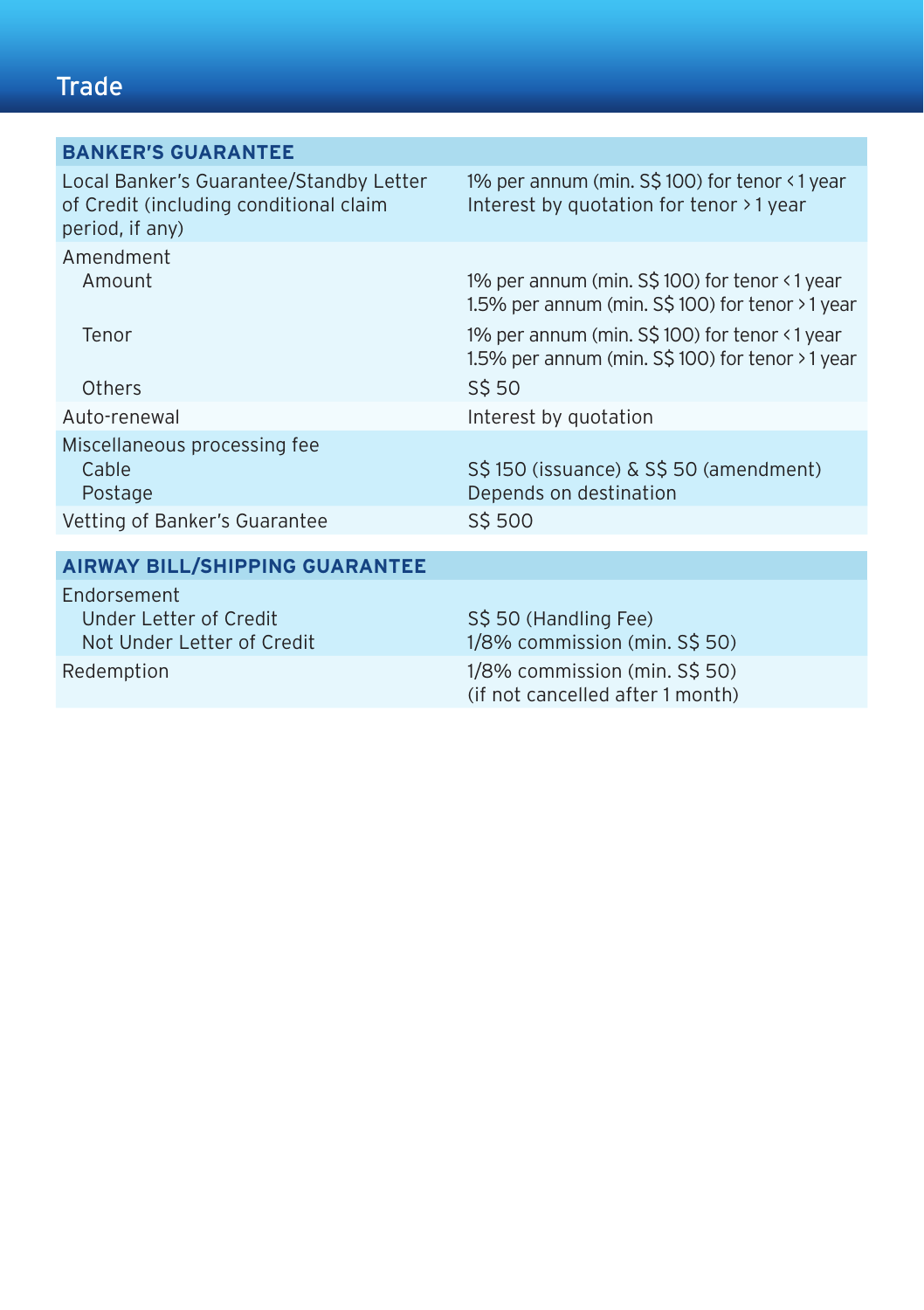# **Trade**

| <b>IMPORT LETTER OF CREDIT**</b>                                                           |                                                                                                                                                            |
|--------------------------------------------------------------------------------------------|------------------------------------------------------------------------------------------------------------------------------------------------------------|
| Issuance                                                                                   | 1/8% commission per month<br>Minimum 2 months or S\$100 whichever is<br>higher                                                                             |
| Amendment<br>Amount<br>Expiry date                                                         | 1/8% commission on incremental amount per<br>month. No refund on reduction (min. S\$100)<br>1/8% commission per month on extended<br>tenure (min. S\$ 100) |
| Others terms/text                                                                          | S\$ 50                                                                                                                                                     |
| Cable<br>Issuance<br>Amendment<br><b>Brief Cable</b><br>Import Letter of Credit Acceptance | S\$150<br>S\$ 50<br>S\$ 50<br>1/8% commission (min. S\$ 100)                                                                                               |
| (charge when we send acceptance to<br>remitter bank)                                       |                                                                                                                                                            |
| Import Letter of Credit Acceptance - Usance                                                | 1/8% commission per month (min. S\$ 100)                                                                                                                   |
| Withdrawal of application before Issuance                                                  | No charge                                                                                                                                                  |
| Cancellation of unexpired Letter of Credit                                                 | Commission S\$ 50<br>Amendment cable S\$ 50                                                                                                                |
| Discrepancy Fee                                                                            | <b>US\$75</b>                                                                                                                                              |
| Excess drawing                                                                             | As per issuance (on the excess amount)                                                                                                                     |
| Drawing against expired Letter of Credit                                                   | Base on applicant pricing of the Letter of<br>Credit issuance charges                                                                                      |

\*\* Applicable to customers with arranged credit facilities. Otherwise the minimum commission for L/C opening is S\$ 250

| <b>DOCUMENTARY TRADE COLLECTION</b>                                                |                                                                                                             |
|------------------------------------------------------------------------------------|-------------------------------------------------------------------------------------------------------------|
| Import/Inward Bill Collection                                                      |                                                                                                             |
| Import Bill Collection - Documents against<br>Acceptance/Documents against Payment | 1/8% commission (min. S\$ 100)                                                                              |
| Clean                                                                              | 1/8% commission (min. S\$ 50) plus<br>1/8% commission in lieu of exchange (min.<br>S\$ 50) where applicable |
| <b>Tracer</b>                                                                      | S\$40                                                                                                       |
| Holding/Maintenance Fees for unpaid or<br>returned items                           | US\$ 200 (every 90 days unpaid)                                                                             |
|                                                                                    |                                                                                                             |
| <b>IMPORT LOANS</b>                                                                |                                                                                                             |
| <b>Handling Fee</b>                                                                | 1/8% commission (min. S\$ 150)                                                                              |
| Import Loans - Trust Receipt                                                       | Interest by quotation                                                                                       |
| Import Loans - Invoice Financing                                                   | Interest by quotation                                                                                       |
| Import Loans - Packing                                                             |                                                                                                             |